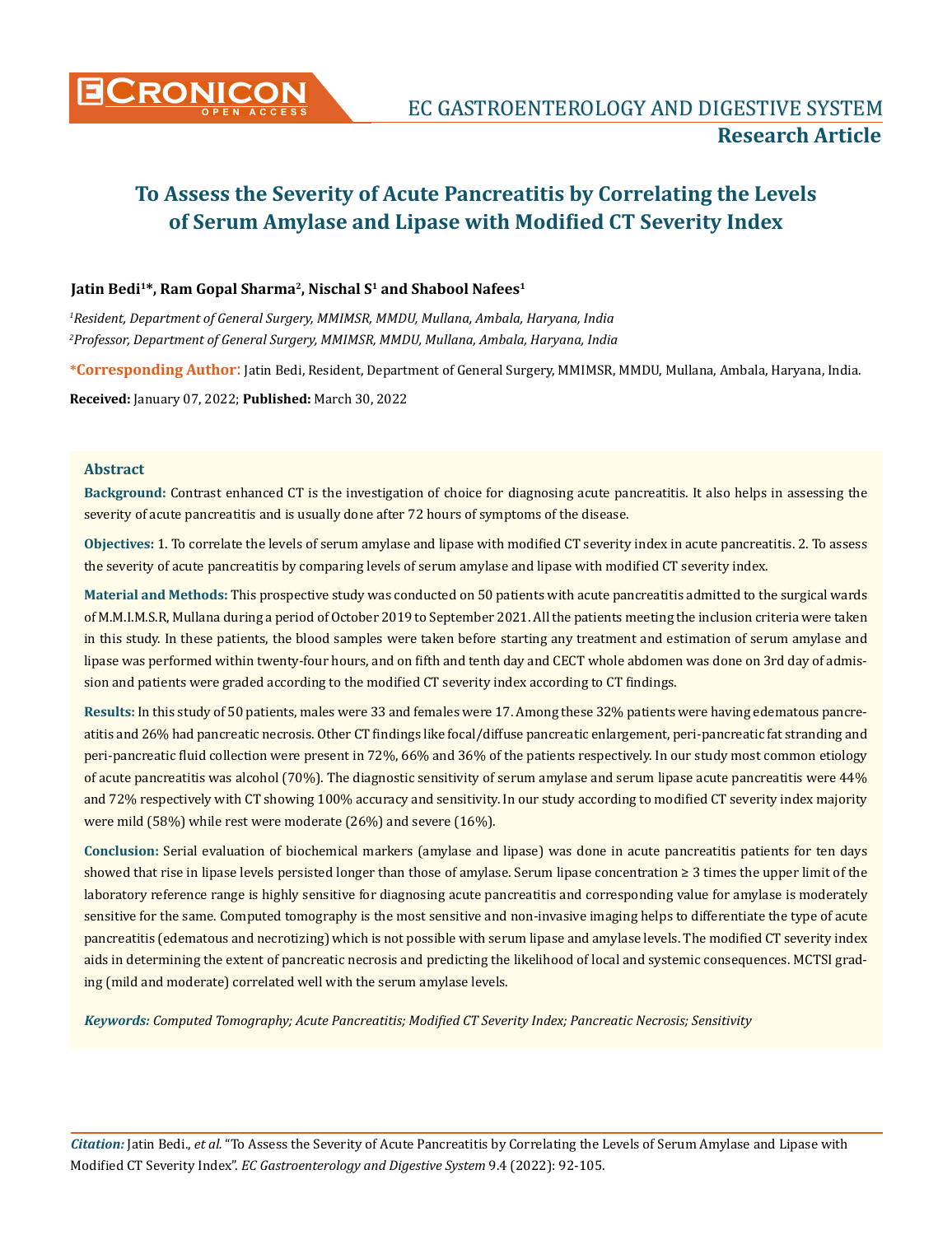#### **Introduction**

Exudation of pancreatic fluid carrying proteolytic enzymes into the pancreatic interstitium and adjacent tissues causes acute pancreatitis, which triggers an inflammatory reaction.

Two of the following three characteristics are required for the diagnosis of acute pancreatitis [1]: (1) Epigastric pain that radiates to the back with a sudden onset (2) A rise in blood amylase and/or lipase levels to at least 3 times the upper limit of normal; and (3) Imaging features suggestive of acute pancreatitis on contrast-enhanced computed tomography (CECT), MRI, or transabdominal ultrasonography (US) investigations.

Cholelithiasis is the most prevalent cause in adults, followed by alcohol usage. Hypertriglyceridemia, drug-induced hypertriglycemia, and trauma are among of the other causes [3]. CT has the highest sensitivity and accuracy of all the imaging modalities for identifying acute pancreatitis [2]. CECT is the gold standard for detecting acute pancreatitis because it can detect pancreatic necrosis and extrapancreatic consequences [4]. When the scan is done within 24 - 48 hours of the commencement of the disease, the chances of identifying pancreatic necrosis are the best [5] When an abdominal CT scan reveals an enlarged pancreas (with or without necrosis) with peripancreatic fat stranding, as well as nearby thickening of facial planes and fluid collections, acute pancreatitis is suspected [6].

#### **Material and Methods**

It is a prospective study done on all clinically and biochemically suspected cases of acute pancreatitis (study sample = 50); referred to Department of General Surgery, MMIMSR in a span of 2 years. Patients were subjected to S. amylase and S. lipase on the day of admission, on 5<sup>th</sup> and 10<sup>th</sup> day. CECT whole abdomen was done after 72 hours of admission and scoring was based on MCTSI.

#### **Inclusion criteria**

Only adults of age > 18 years of both sexes will be included.

#### **Exclusion criteria**

Following cases will be excluded from the study:

- Cases of CKD or AKI who are not fit for CECT with pancreatitis
- Cases of trauma blunt /penetrating/RTA presenting with pancreatitis
- Pregnant females with acute pancreatitis
- Patients below 18 years of age.

#### **Assessment of severity**

#### **Modified CT severity index**

Modified severity index = CT grade + percentage necrosis + extrapancreatic complications (points).

Mild (0 - 2), moderate (4 - 6), severe (8 - 10).

93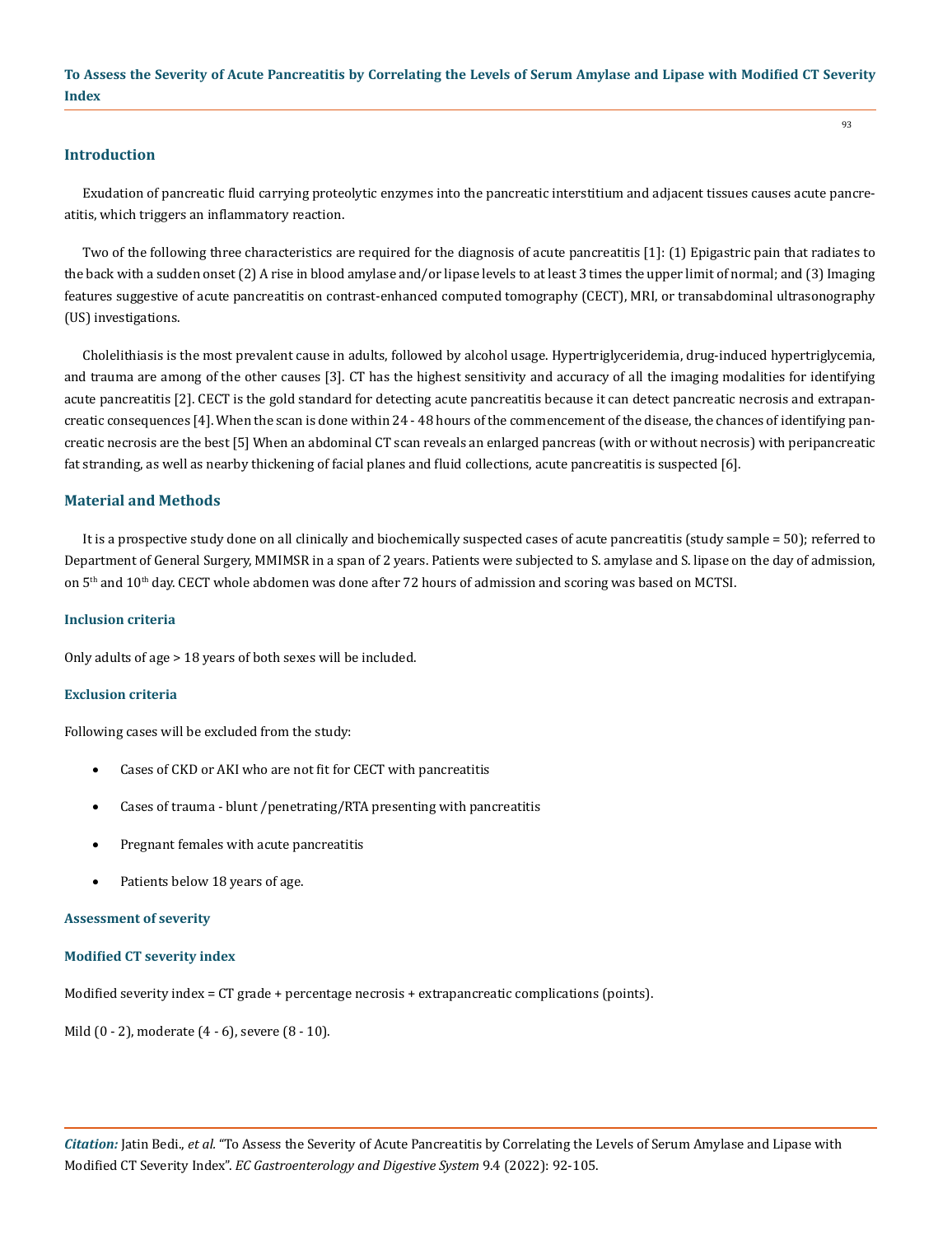| CT grade                                               | <b>Points</b> |
|--------------------------------------------------------|---------------|
| Normal pancreas                                        |               |
| Inflammation - pancreas and/or peripancreatic fat      |               |
| Pancreatic or peripancreatic fluid collection or peri- |               |
| pancreatic fat necrosis                                |               |

| Percentage of pancreatic necrosis | <b>Points</b> |
|-----------------------------------|---------------|
| None                              |               |
| $\leq 30\%$                       |               |
| $> 30\%$                          |               |

| <b>Extrapancreatic complications</b>              | <b>Points</b> |
|---------------------------------------------------|---------------|
| Pleural effusion, ascites, vascular complication, |               |
| extrapancreatic parenchymal abnormalities or GI   |               |
| tract involvement                                 |               |

## **Results**

In 50 cases of acute pancreatitis mean age was  $44.48 \pm 12.73$  years. Patients aged 46 to 55 years were the most numerous  $[n = 16]$  $(32\%)$ , followed by those aged 36 to 45 years  $[n = 11]$   $(22\%)$ . Patients ranged in age from 23 to 77 years old, with the majority of patients being under the age of 25 years old (Table 1). The majority of the patients (66 percent) were men (Table 2). Alcohol was the most common cause of AP in 35 (70%) patients, followed by GB/CBD calculi in 12 (24%) individuals, and hyperlipidemia in three (6%) patients (Table 3). Oedematous pancreatitis affected 16 of the patients (32%). A total of 13 (26%) patients experienced pancreatic necrosis, with 7 having less than 30 necrosis and 6 having more than 30 necrosis (Table 4). The common CT findings in our study: peripancreatic fat stranding was detected in 33 patients (66%) in our study, diffuse/focal enlargement of the gland was seen in 36 patients (72%), and peripancreatic fluid collection was seen in 18 individuals (36 percent) (Table 5). Serial evaluation of serum amylase and serum lipase were done on Day 1, Day 5 and Day 10 and correlated with MCTSI grading which showed significant decline in the serum amylase level on day 10 was appreciated in mild and moderate CT grade (p value - 0.004), whereas no variation in serum amylase levels was appreciated in severe CT grade (8-10) (Table 6 and 7). No significant change was appreciated in serum lipase levels on day 1, day 5 and day 10 with respect to CT grade (Table 8). Serum amylase has a 44 percent accuracy and sensitivity in diagnosing AP. Serum lipase has a 72 percent accuracy and sensitivity in diagnosing AP (Table 9). CT revealed 100 percent accuracy and sensitivity. The extrapancreatic complications were seen in 38 patients (76%) in our study (Table 10). In our investigation, pseudocyst was found in 18 individuals (36%) (Table 11). One patient (2 percent) had infected necrosis (Table 12). According to modified CT grading of pancreatitis, 29/50 (58%) patients had a score of 2 or 4, which was a major group of patients in our study, and 8/50 (16%) patients had a score of 8 or 10 (Table 13). In our study intervention was needed in the form of radiological guided aspiration of pseudocyst in 10% patients, fluid aspiration (pleural tap) without radiological guidance in 14% patients and major surgical (necrosectomy and cystogastrostomy) intervention in 4% patients (Table 14). In our investigation, there was no death attributable to pancreatitis.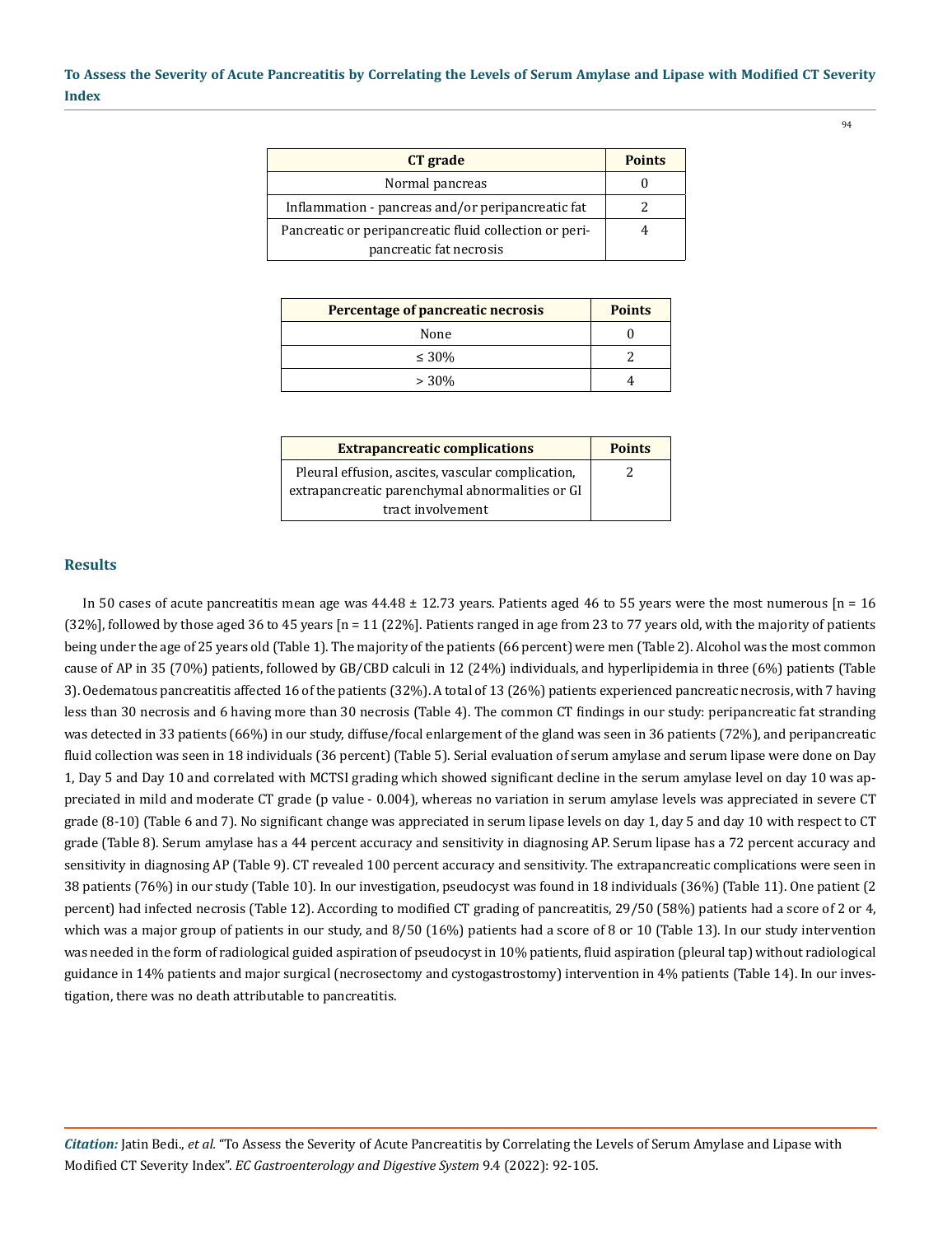|     |             | <b>Frequency</b> | <b>Percent</b> |
|-----|-------------|------------------|----------------|
| Age | $\leq$ = 25 | 4                | 8.0%           |
|     | $26 - 35$   | 10               | 20.0%          |
|     | $36 - 45$   | 11               | 22.0%          |
|     | $46 - 55$   | 16               | 32.0%          |
|     | > 55        | 9                | 18.0%          |
|     | Total       | 50               | 100.0%         |

*Table 1: Distribution of patients according to age group.*

|     |             |    |        | $Chi-$        | p-value |              |         |               |       |
|-----|-------------|----|--------|---------------|---------|--------------|---------|---------------|-------|
|     | <b>Male</b> |    |        | <b>Female</b> |         | <b>Total</b> |         | <b>Square</b> |       |
| Age | $\leq$ = 25 | 2  | 6.1%   | 2             | 11.8%   | 4            | $8.0\%$ | 4.825         | 0.306 |
|     | $26 - 35$   | 4  | 12.1%  | 6             | 35.3%   | 10           | 20.0%   |               |       |
|     | $36 - 45$   | 8  | 24.2%  | 3             | 17.6%   | 11           | 22.0%   |               |       |
|     | $46 - 55$   | 12 | 36.4%  | 4             | 23.5%   | 16           | 32.0%   |               |       |
|     | > 55        | 7  | 21.2%  | 2             | 11.8%   | 9            | 18.0%   |               |       |
|     | Total       | 33 | 100.0% | 17            | 100.0%  | 50           | 100.0%  |               |       |

*Table 2: Distribution of patients according to sex.*

|                        |    |             |                               | <b>Sex</b> |    |                   |         |           |
|------------------------|----|-------------|-------------------------------|------------|----|-------------------|---------|-----------|
|                        |    | <b>Male</b> | <b>Total</b><br><b>Female</b> |            |    | <b>Chi-Square</b> | p-value |           |
| Primary Causes Alcohol | 32 | 97.0%       | 3                             | 17.6%      | 35 | 70.0%             | 33.618  | $.0001**$ |
| GB/CBD Calculus        |    | 3.0%        | 11                            | 64.7%      | 12 | 24.0%             | 23.399  | $.0001**$ |
| Hyperlipidemia         |    | $0.0\%$     | 3                             | 17.6%      |    | $6.0\%$           | 6.195   | $.013*$   |
| Total                  | 33 | 100.0%      | 17                            | 100.0%     | 50 | 100.0%            |         |           |

*Table 3: Distribution of cases according to primary cause for acute pancreatitis.*

|                               | <b>Male</b> |    | Female<br><b>Total</b> |          |         | <b>Chi-Square</b> | p-value |       |       |
|-------------------------------|-------------|----|------------------------|----------|---------|-------------------|---------|-------|-------|
| <b>Edematous Pancreatitis</b> |             | 11 | 33.3%                  | 5        | 29.4%   | 16                | 32.0%   | .079  | .778  |
| Necrotising Pan-              | $30$        | 4  | 12.1%                  | 3        | 17.6%   | ⇁                 | 14.0%   | 3.578 | 0.167 |
| creatitis                     | >30         | b  | 18.2%                  | $\bf{0}$ | $0.0\%$ | 6                 | 12.0%   |       |       |
| Total                         |             | 33 | 100.0%                 | 17       | 100.0%  | 50                | 100.0%  |       |       |

*Table 4: Types of acute pancreatitis.*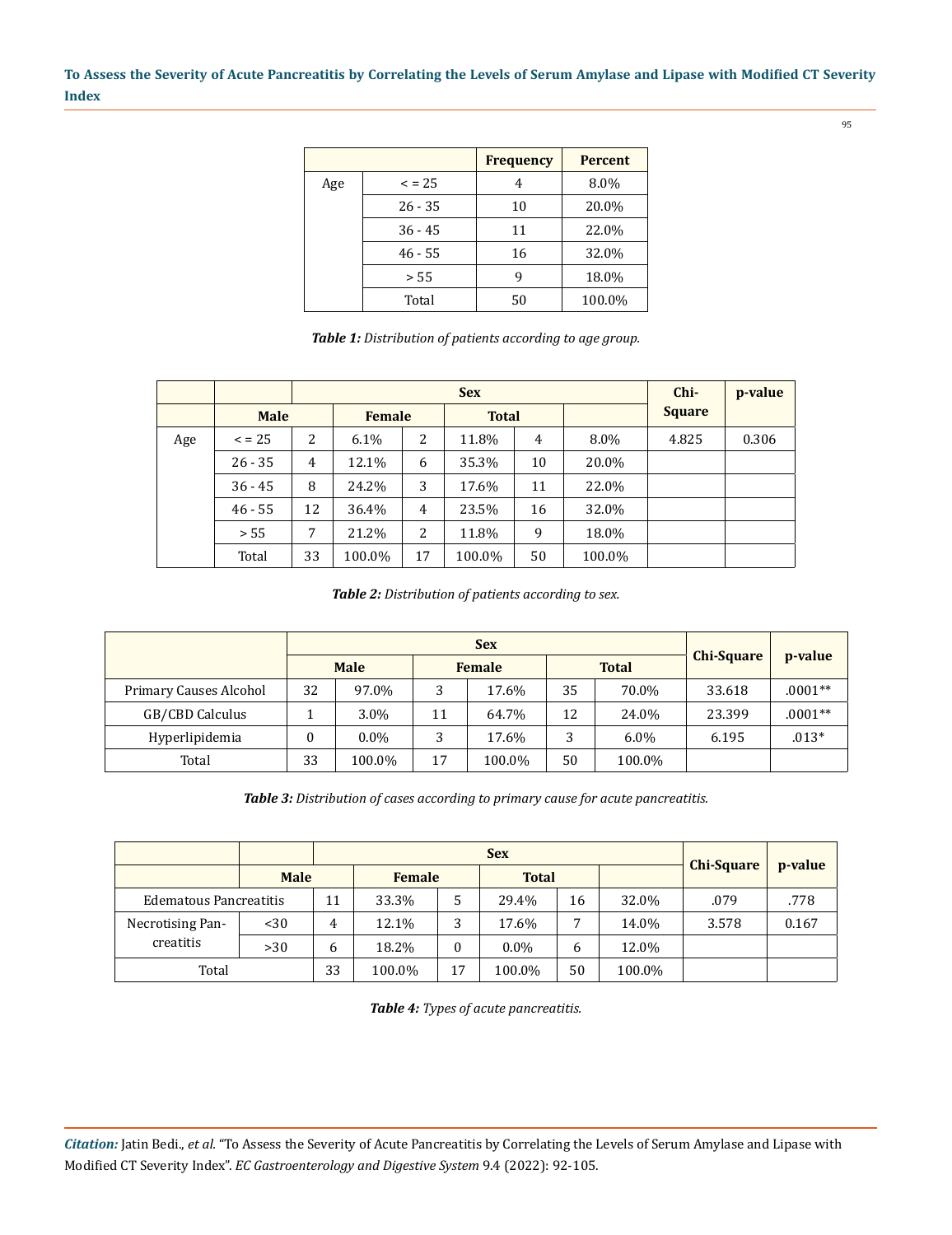| <b>Sex</b>                       |    |             |              |               |    |              | Chi-          |         |
|----------------------------------|----|-------------|--------------|---------------|----|--------------|---------------|---------|
|                                  |    | <b>Male</b> |              | <b>Female</b> |    | <b>Total</b> | <b>Square</b> | p-value |
| Peri-pancreatic fat stranding    | 19 | 57.6%       | 14           | 82.4%         | 33 | 66.0%        | 3.070         | .080    |
| Diffuse pan enlargement          | 16 | 48.5%       | 10           | 58.8%         | 26 | 52.0%        | .480          | .488    |
| Peri-pancreatic fluid collection | 12 | 36.4%       | <sub>b</sub> | 35.3%         | 18 | 36.0%        | .006          | .941    |
| Total                            | 33 | 100.0%      | 17           | 100.0%        | 50 | 100.0%       |               |         |

*Table 5: CT findings.*

|          |             | N  | Mean   | <b>Std. Deviation</b> | <b>F-value</b> | p-value |
|----------|-------------|----|--------|-----------------------|----------------|---------|
| $AM-D1$  | $\leq$ = 25 | 4  | 363.25 | 548.94                | .940           | .450    |
|          | $26 - 35$   | 10 | 777.80 | 975.69                |                |         |
|          | $36 - 45$   | 11 | 590.09 | 551.26                |                |         |
|          | $46 - 55$   | 16 | 305.94 | 623.28                |                |         |
|          | > 55        | 9  | 637.00 | 456.33                |                |         |
| AM-D5    | $\leq$ = 25 | 4  | 215.75 | 274.05                | .579           | .679    |
|          | $26 - 35$   | 10 | 420.60 | 503.07                |                |         |
|          | $36 - 45$   | 11 | 433.45 | 419.92                |                |         |
|          | $46 - 55$   | 16 | 278.00 | 471.66                |                |         |
|          | > 55        | 9  | 498.67 | 369.97                |                |         |
| $AM-D10$ | $\leq$ = 25 | 4  | 62.25  | 39.50                 | .974           | .431    |
|          | $26 - 35$   | 10 | 92.70  | 45.49                 |                |         |
|          | $36 - 45$   | 11 | 148.00 | 160.49                |                |         |
|          | $46 - 55$   | 16 | 115.50 | 174.34                |                |         |
|          | > 55        | 9  | 203.67 | 187.00                |                |         |

*Table 6: Variation of serum amylase with age on day 1, day 5, and day 10.*

| <b>Sex</b> |        | N  | Mean   | <b>Std. Deviation</b> | t-value | p-value |
|------------|--------|----|--------|-----------------------|---------|---------|
|            | Male   | 33 | 518.42 | 573.28                | .126    | .900    |
| $AM-D1$    | Female | 17 | 543.65 | 834.81                |         |         |
|            | Male   | 33 | 395.85 | 427.53                | .461    | .647    |
| $AM-D5$    | Female | 17 | 335.88 | 451.18                |         |         |
|            | Male   | 33 | 147.61 | 162.59                | 1.180   | .244    |
| AM-D10     | Female | 17 | 94.94  | 119.25                |         |         |

*Table 7: Variation of serum amylase with sex on day 1, day 5, and day 10.*

*Citation:* Jatin Bedi., *et al.* "To Assess the Severity of Acute Pancreatitis by Correlating the Levels of Serum Amylase and Lipase with Modified CT Severity Index". *EC Gastroenterology and Digestive System* 9.4 (2022): 92-105.

96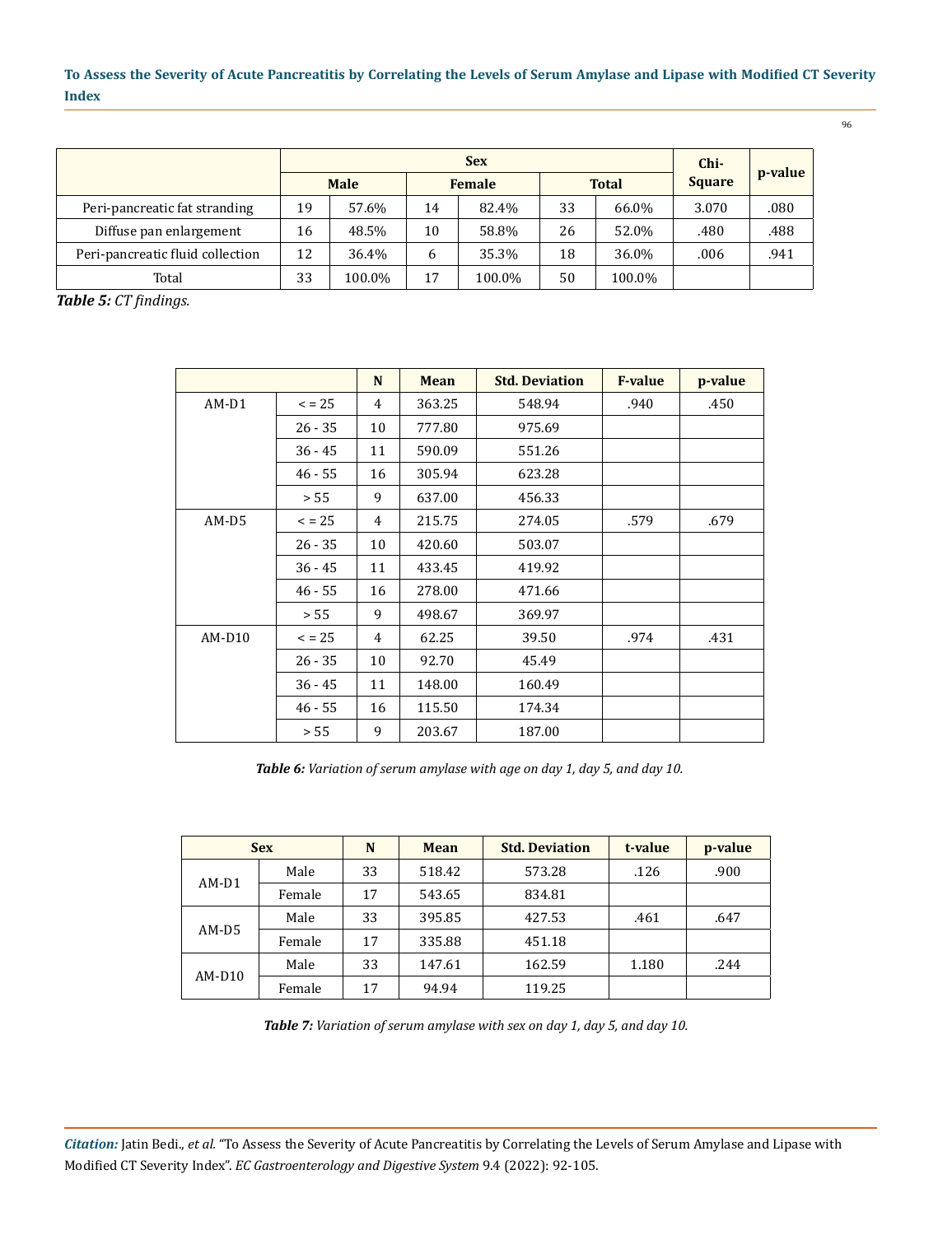|          |             | N  |             | <b>Std. Deviation</b> | <b>F-value</b> |         |
|----------|-------------|----|-------------|-----------------------|----------------|---------|
|          |             |    | <b>Mean</b> |                       |                | p-value |
|          | $\leq$ = 25 | 4  | 147.25      | 24.68                 | 1.283          | .291    |
|          | $26 - 35$   | 10 | 1144.20     | 793.35                |                |         |
| $LI-D1$  | $36 - 45$   | 11 | 1157.91     | 624.23                |                |         |
|          | $46 - 55$   | 16 | 1106.31     | 1012.31               |                |         |
|          | > 55        | 9  | 1138.33     | 908.23                |                |         |
|          | $\le$ = 25  | 4  | 134.50      | 20.81                 | 1.250          | .304    |
|          | $26 - 35$   | 10 | 1073.60     | 730.92                |                |         |
| $LI-D5$  | $36 - 45$   | 11 | 1064.09     | 586.64                |                |         |
|          | $46 - 55$   | 16 | 1032.50     | 949.03                |                |         |
|          | > 55        | 9  | 1054.56     | 888.05                |                |         |
|          | $\leq$ = 25 | 4  | 114.25      | 22.87                 | 1.227          | .313    |
|          | $26 - 35$   | 10 | 998.40      | 692.51                |                |         |
| $LI-D10$ | $36 - 45$   | 11 | 996.36      | 557.78                |                |         |
|          | $46 - 55$   | 16 | 954.13      | 909.57                |                |         |
|          | > 55        | 9  | 980.67      | 832.28                |                |         |

*Table 8: Variation of serum lipase with age on day 1, day 5, and day 10.*

| <b>Sex</b> |        | N  | Mean    | <b>Std. Deviation</b> | t-value | p-value |
|------------|--------|----|---------|-----------------------|---------|---------|
| $LI-D1$    | Male   | 33 | 1140.88 | 897.98                | 1.008   | .319    |
|            | Female | 17 | 886.18  | 733.10                |         |         |
|            | Male   | 33 | 1070.97 | 849.21                | 1.129   | .265    |
| $LI-D5$    | Female | 17 | 802.82  | 675.70                |         |         |
|            | Male   | 33 | 994.15  | 807.20                | 1.098   | .278    |
| $LI-D10$   | Female | 17 | 746.24  | 642.72                |         |         |

*Table 9: Variation of serum lipase with sex on day 1, day 5, and day 10.*

|                        |               | N  | <b>Mean</b> | Std. De-<br>viation | $F -$<br>value | p-value  |
|------------------------|---------------|----|-------------|---------------------|----------------|----------|
| AM-<br>D1              | Mild          | 29 | 386.345     | 699.535             | 2.110          |          |
|                        | Moder-<br>ate | 13 | 834.000     | 624.530             |                | .133     |
|                        | Severe        | 8  | 512.500     | 486.741             |                |          |
| AM-<br>D5              | Mild          | 29 | 291.897     | 440.259             | 1.905          |          |
|                        | Moder-<br>ate | 13 | 568.692     | 428.383             |                | .160     |
|                        | Severe        | 8  | 369.250     | 350.445             |                |          |
|                        | Mild          | 29 | 112.414     | 142.028             | 6.245          |          |
| AM-<br>D <sub>10</sub> | Moder-<br>ate | 13 | 362.077     | 333.479             |                | $.004**$ |
|                        | Severe        | 8  | 171.750     | 174.929             |                |          |

*Table 10: Variation of serum amylase with MCTSI grading on day 1, day 5, and day 10.*

*Citation:* Jatin Bedi., *et al.* "To Assess the Severity of Acute Pancreatitis by Correlating the Levels of Serum Amylase and Lipase with Modified CT Severity Index". *EC Gastroenterology and Digestive System* 9.4 (2022): 92-105.

97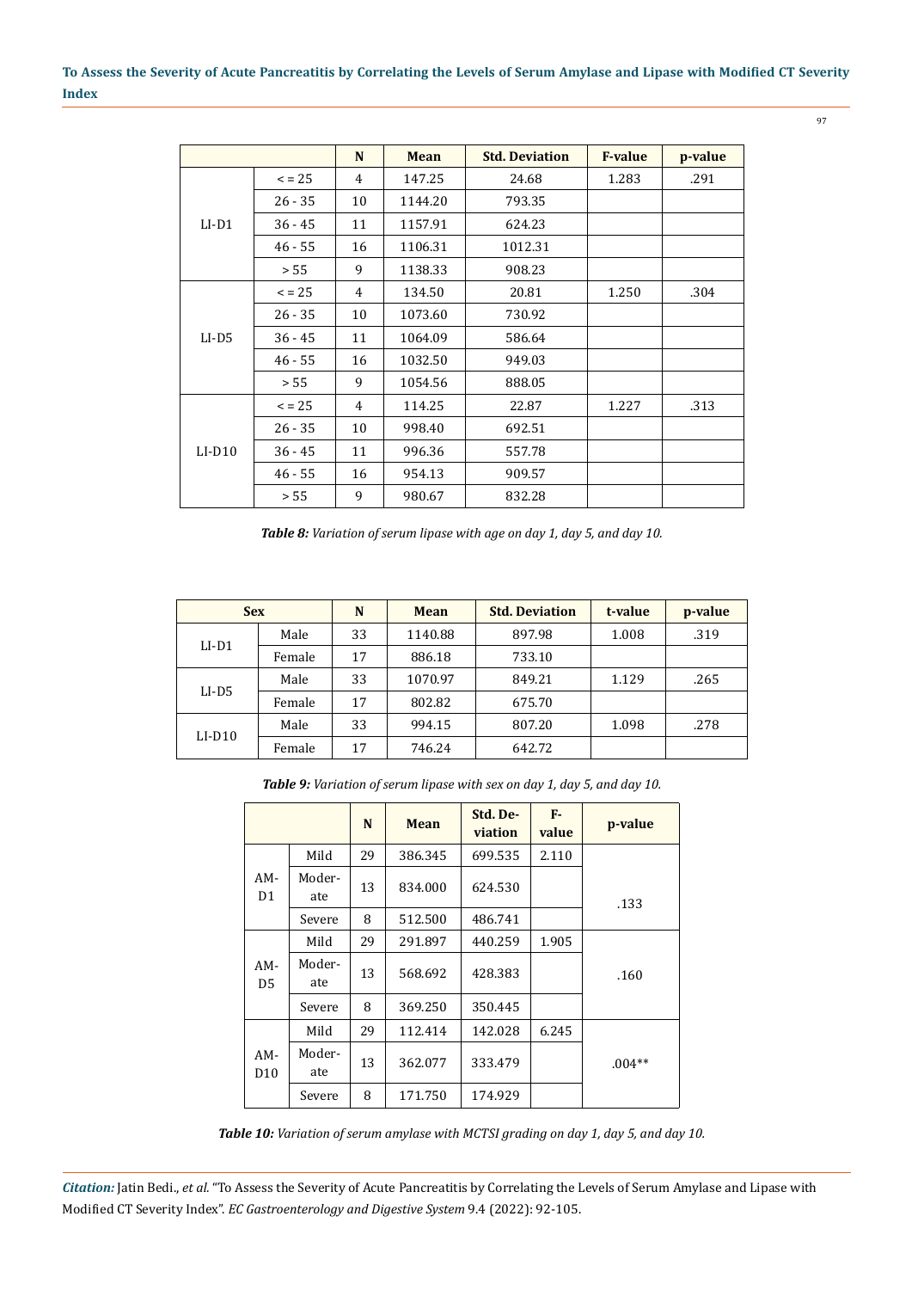| <b>Multiple Comparisons</b> |                                |                                                          |                      |                       |                    |                         |  |
|-----------------------------|--------------------------------|----------------------------------------------------------|----------------------|-----------------------|--------------------|-------------------------|--|
|                             | Dependent Variable: AM-D10 LSD |                                                          |                      |                       |                    |                         |  |
|                             |                                |                                                          |                      | p-value               |                    | 95% Confidence Interval |  |
| (I) MCTSI                   |                                | <b>Mean Dif-</b><br>ference (I-J)                        | Std.<br><b>Error</b> | Lower<br><b>Bound</b> | <b>Upper Bound</b> |                         |  |
| Mild                        | Mod-<br>erate                  | $-249.663$                                               | 70.780               | $.001**$              | $-392.053$         | $-107.273$              |  |
|                             | Se-<br>vere                    | -59.336                                                  | 84.686               | .487                  | $-229.702$         | 111.030                 |  |
|                             | Mild                           | 249.663                                                  | 70.780               | $.001**$              | 107.273            | 392.053                 |  |
| Moderate                    | Se-<br>vere                    | 190.327                                                  | 95.290               | .052                  | $-1.372$           | 382.025                 |  |
|                             | Mild                           | 59.336                                                   | 84.686               | .487                  | $-111.030$         | 229.702                 |  |
| Severe                      | Mod-<br>erate                  | $-190.327$                                               | 95.290               | .052                  | $-382.025$         | 1.372                   |  |
|                             |                                | *. The mean difference is significant at the 0.05 level. |                      |                       |                    |                         |  |

*Table 11: Least significant difference test among mild, moderate and severe MCTSI on day-10 amylase.*

|                        |               | N  | Mean    | <b>Std. Deviation</b> | <b>F-value</b> | p-value |
|------------------------|---------------|----|---------|-----------------------|----------------|---------|
|                        | Mild          | 29 | 860.76  | 711.22                |                |         |
| $LI-D1$                | Moder-<br>ate | 13 | 1453.38 | 1037.93               | 2.338          | .108    |
|                        | Severe        | 8  | 1107.25 | 833.27                |                |         |
|                        | Mild          | 29 | 796.41  | 666.31                |                |         |
| $LI$ -D5               | Moder-<br>ate | 13 | 1345.00 | 990.40                | 2.272          | .114    |
|                        | Severe        | 8  | 1051.13 | 778.03                |                |         |
| LI-<br>D <sub>10</sub> | Mild          | 29 | 729.76  | 612.90                |                |         |
|                        | Moder-<br>ate | 13 | 1271.85 | 962.78                | 2.470          | .095    |
|                        | Severe        | 8  | 974.50  | 739.69                |                |         |

*Table 12: Variation of serum lipase with MCTSI grading on day 1, day 5, and day 10.*

|                    | <b>Positive</b> | <b>Negative</b> | Accuracy/<br><b>Sensitivity</b> | z-proportion | p-value   |
|--------------------|-----------------|-----------------|---------------------------------|--------------|-----------|
| Serum amy-<br>lase | 22              | 28              | 44.0%                           | 1.21         | 0.227     |
| Serum lipase       | 36              | 14              | 72.0%                           | 4.9          | $.0001**$ |
| СT                 | 50              | 0               | 100.0%                          |              | $.0001**$ |

*Table 13: Sensitivity of serum amylase, serum lipase and CT in diagnosing acute pancreatitis.*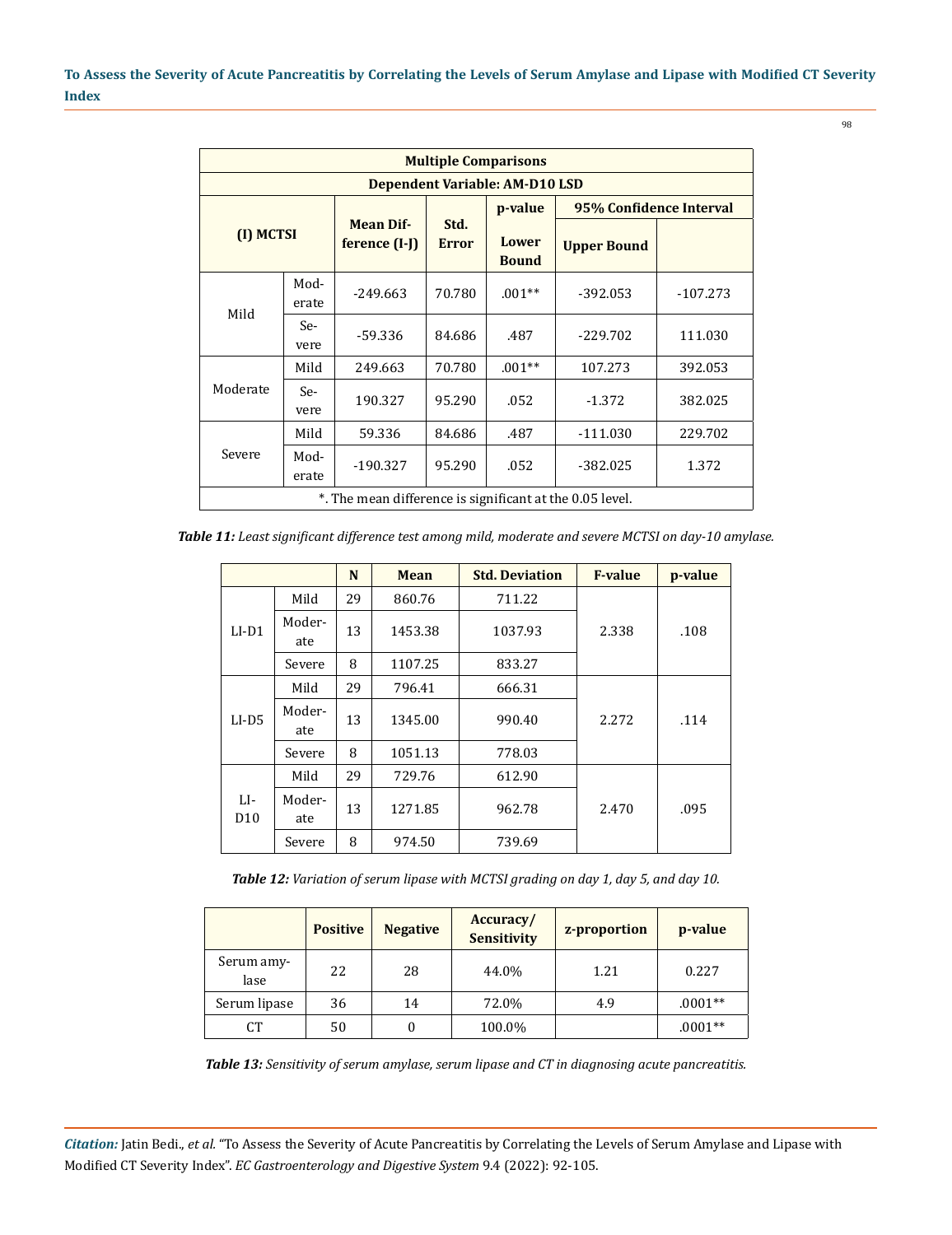|                  |                              | <b>Frequency</b> | <b>Percent</b> |
|------------------|------------------------------|------------------|----------------|
| Extra-pancreatic | Ascites                      | 32               | 64.0%          |
| Complication     | Bilateral pleural effusion   |                  | 18.0%          |
|                  | Left pleural effusion        |                  | 14.0%          |
|                  | Right pleural effusion       | 2                | 4.0%           |
|                  | Splenic vein thrombosis<br>3 |                  | $6.0\%$        |
|                  | None                         | 12               | 24.0%          |
|                  | Total                        | 50               | 100.0%         |

*Table 14: Number of patients with extra-pancreatic complications on CT.*

|            |         | <b>Frequency</b> | <b>Percent</b> |
|------------|---------|------------------|----------------|
| Pseudocyst | Present | 18               | 36.0%          |
|            | Absent  | 32               | 64.0%          |
|            | Total   | 50               | 100.0%         |
|            |         |                  |                |

*Table 15: Number of patients with pseudocyst on CT.*

|          |         | <b>Frequency</b> | <b>Percent</b> |
|----------|---------|------------------|----------------|
| Infected | Present |                  | 2.0%           |
| necrosis | Absent  | 49               | 98.0%          |
|          | Total   |                  | 100.0%         |

*Table 16: Number of patients with Infected necrosis on CT.*

|              |          | <b>Frequency</b> | <b>Percent</b> |
|--------------|----------|------------------|----------------|
|              | Mild     | 29               | 58.0%          |
|              | Moderate | 13               | 26.0%          |
| <b>MCTSI</b> | Severe   |                  | 16.0%          |
|              | Total    | 50               | 100.0%         |

*Table 17: Distribution of CT grade when AP is classified as mild, moderate and severe.*

|              |                           | <b>Frequency</b> | <b>Percent</b> |
|--------------|---------------------------|------------------|----------------|
|              | Radiological guided-A, PC |                  | 10.0%          |
| Intervention | Fluid Tap-A, PE           |                  | 14.0%          |
|              | Surgery                   |                  | 4.0%           |
|              | None                      | 36               | 72.0%          |
|              | Total                     | 50               | 100.0%         |

*Table 18: Patients who needed Intervention in AP.*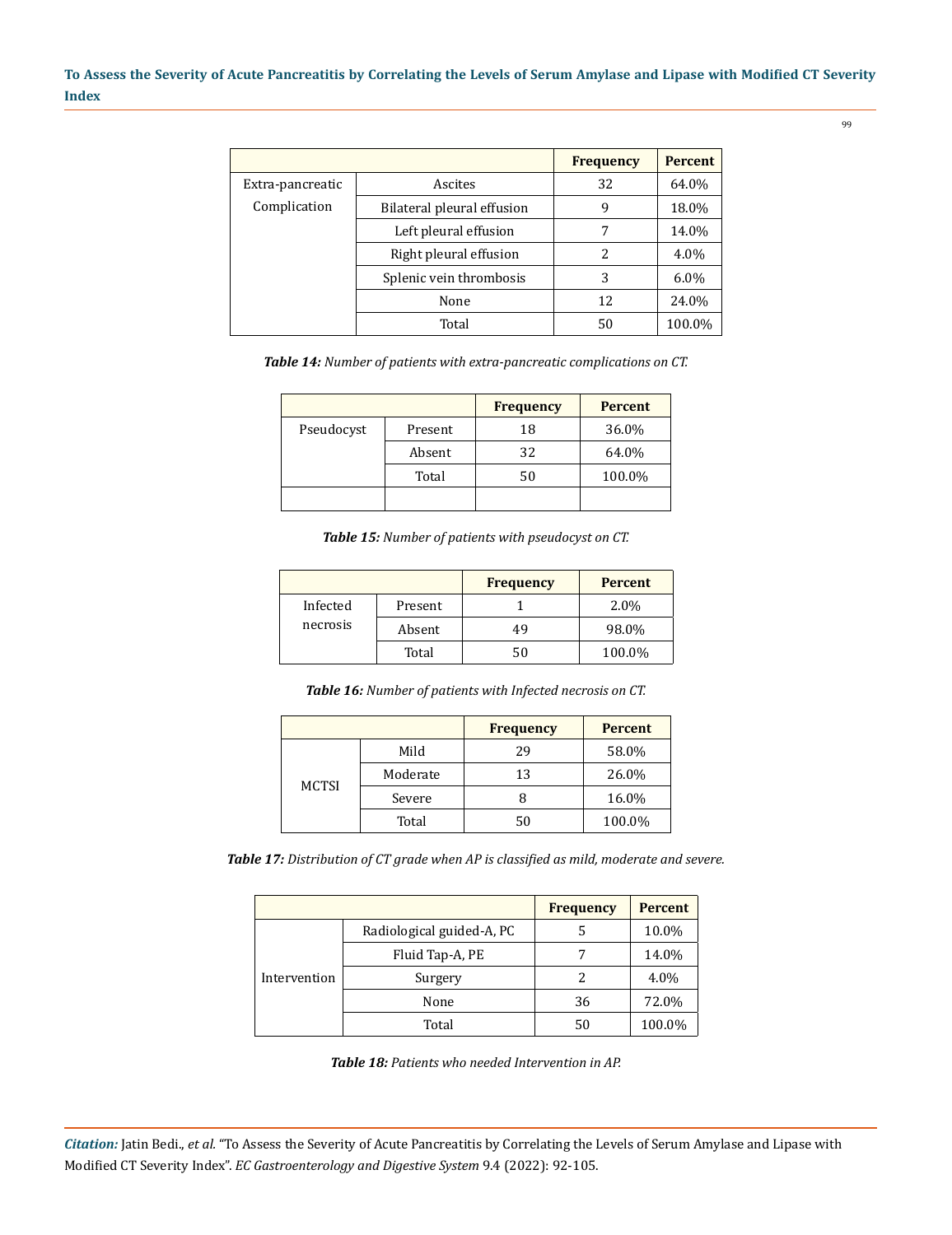100



*Graph 1: Variation of serum amylase with MCTSI grading on day 1, day 5, and day 10.*



*Graph 2: Variation of serum lipase with MCTSI grading on day 1, day 5, and day 10.*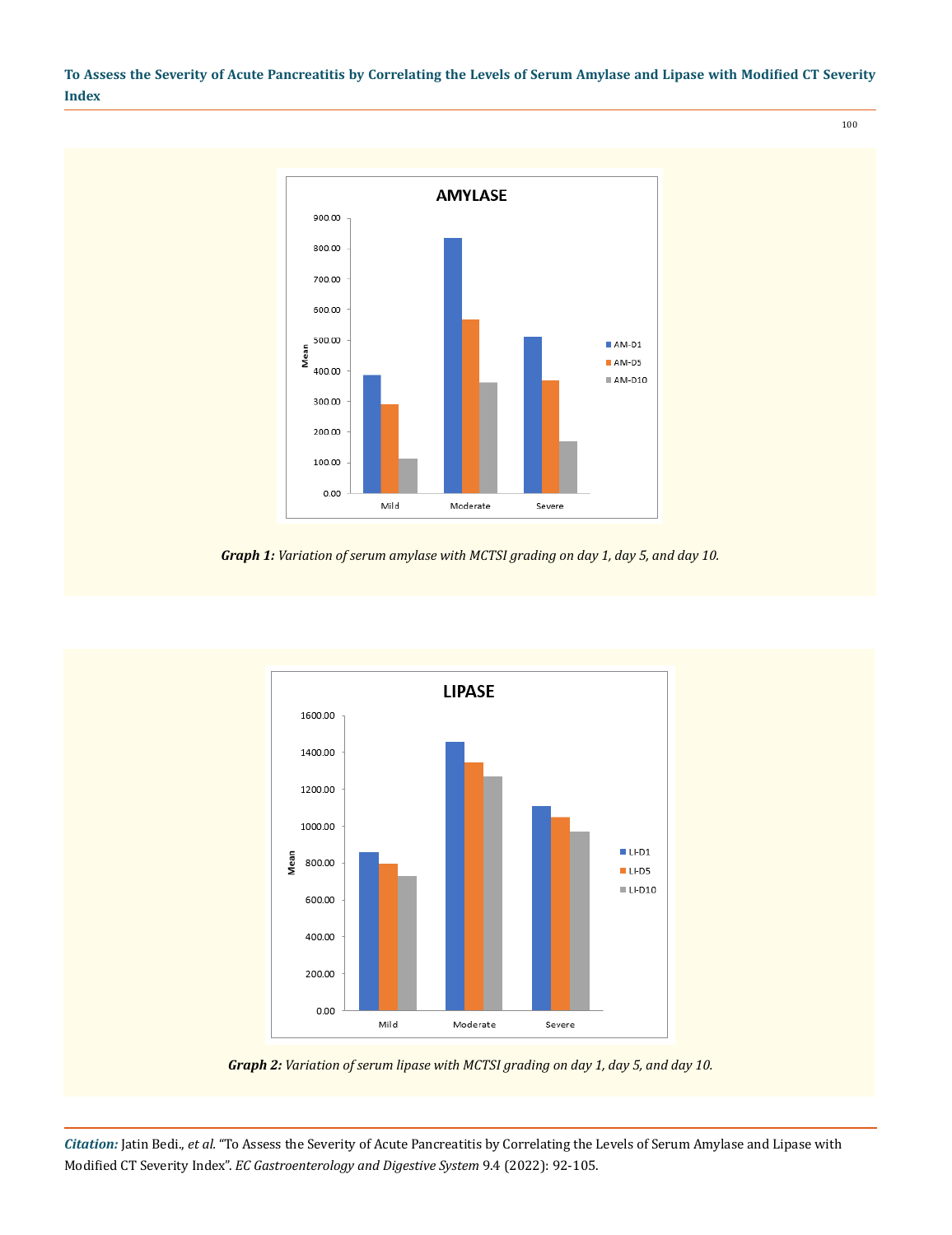101



*Graph 3: Sensitivity of serum amylase, serum lipase and CT in diagnosing acute pancreatitis.*



*Graph 4: Distribution of CT grade when AP is classified as mild, moderate and severe.*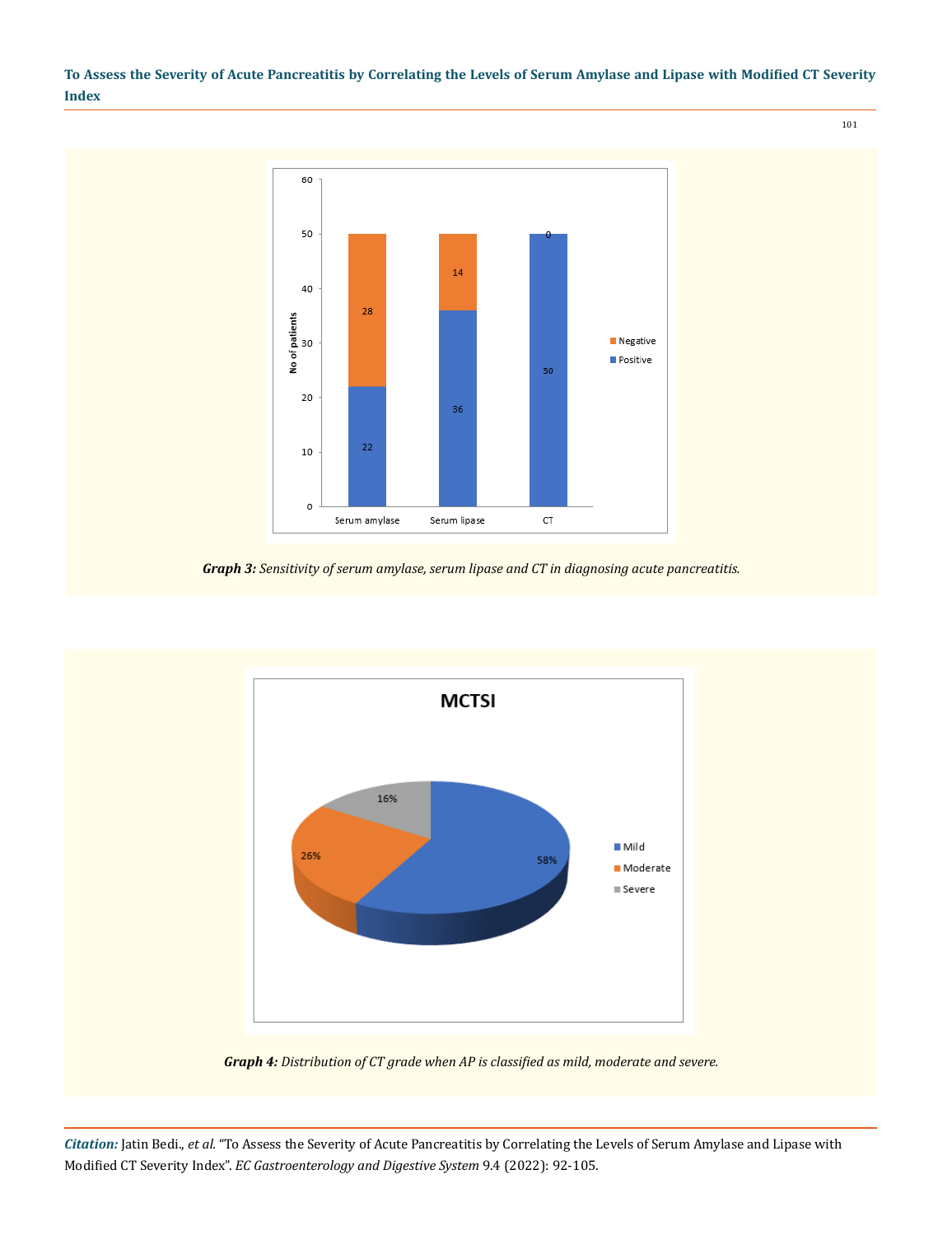102



*Graph 5: Patients who needed Intervention in AP.*

#### **Discussion**

This was a prospective study conducted in rural settings over a period of 2 years in MMIMSR Mullana Ambala Haryana. In this investigation, 50 cases of acute pancreatitis were considered. These patients underwent serial evaluation of serum amylase and lipase on day 1, 5 and 10, and CECT of the abdomen and pelvis, were graded according to the modified CT severity index. The patients in this study were 44.48 ± 12.73 years old on average. Patients ranged in age from 23 to 77 years old, with the majority falling between the ages of 46 and 55 (32 percent). This observation was comparable to one made in a previous study by Sambasivarao K., *et al*. [7] reported mean age of 33 years and higher incidence of acute pancreatitis between the ages of 20 - 40 years.

The majority of the patients in this study were male (66 percent) as opposed to female (34 percent). In our study, there was no link between age and gender and the severity of pancreatitis. Gonapati S., *et al*. [8] found similar results in his study i.e. male (62.5%).

Alcohol was the most common cause of AP in this study, with 35 (70.0%) patients having it, 12 (24%) patients having GB/CBD calculi, and 3 (6.0%) patients having hyperlipidemia. This finding was similar to previous study by Kiranmai R and Naidu YT [9].

In the present study we found alcohol as the predominant etiological factor in males, whereas gall stones and hyperlipidemia in females. Lankisch PG., *et al*. [10] found similar results in his study.

In the present study 16 (32.0%) patients had edematous pancreatitis. Thirteen patients (26%) experienced pancreatic necrosis, with seven having less than 30 necrosis and six having more than 30 necrosis. This observation matched that of a study done by Sambasivarao K., *et al*. [7] found that 30% patients had edematous pancreatitis and 24% patients showed evidence of pancreatic necrosis out of which 5 had < 30 of necrosis and 7 had > 30 of necrosis.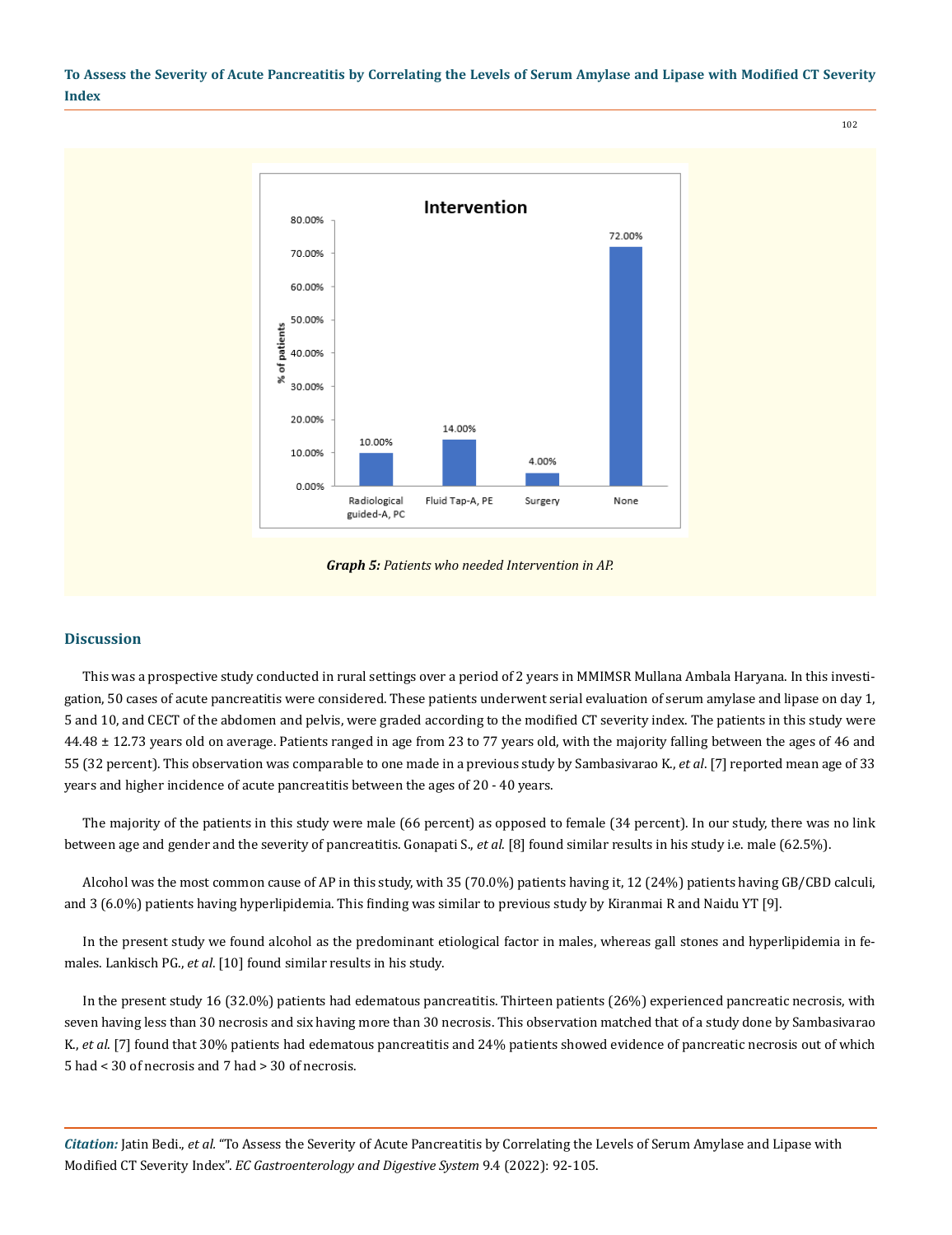103

In the current study, 72.0 percent of patients had diffuse/focal pancreatic enlargement, 66 percent of patients had peri-pancreatic fat stranding, and 36 percent of patients had peri-pancreatic fluid collection. Sambasivarao K., *et al*. [7] showed diffuse/focal pancreatic enlargement was seen in 75.0% patients, peri-pancreatic fat stranding was seen in 64% and peri-pancreatic fluid collection was seen in 40% patients.

In the present study, there is no variation in biochemical markers (amylase and lipase) on day 1, day 5 and day 10 with respect to age and sex. This finding was similar to previous study by Sharma RG., *et al* [11].

Significant decline in the serum amylase level on day 10 was appreciated in mild and moderate CT grade (p value - 0.004), whereas no variation in serum amylase levels was appreciated in severe CT grade. No significant change was appreciated in serum lipase levels on day 1, day 5 and day 10 with respect to CT grade. Gwozdz GP., *et al*. [12] in 1989 on 39 patients of AP stated that following hospitalization, serum lipase level remains higher than the amylase level for a longer period of time. which is in concordance to our study. Sharif MM., *et al*. [13] in 2015 conducted a prospective study on 59 patients of acute pancreatitis and concluded that MCTSI had statistically significant relation with serum amylase and lipase. During discharge, reduction in various markers was less in moderate pancreatitis and in severe pancreatitis serum amylase and lipase remained almost unchanged which is in concordance to our study.

In the present study levels of serum amylase and lipase more than 3 fold above the upper limit are considered as positive for acute pancreatitis i.e. > 420 IU/L for amylase and > 150 units/L for lipase. Serum amylase has a 44 percent accuracy and sensitivity in diagnosing AP. Serum lipase has a 72 percent accuracy and sensitivity in diagnosing AP. When compared to these patient's CT data, it exhibited 100 percent accuracy and sensitivity, allowing for early identification and prediction of AP severity. Similar results were shown by the studies done by Sutton PA., *et al*. [14], Amogh VN., *et al*. [15], Kiranmai R and Naidu YT [9] and Sambasivarao K, *et al* [7].

The majority of the patients had a mild CT severity (58%) and only a few had a severe grade (16 percent). In 26% of the patients, moderate pancreatitis was detected. This observation matched that of a study done by Sambasivarao K., *et al*. [7] categorised mild in 64%, moderate in 22% cases and severe in 14% cases.

Extra-pancreatic problems were found in 38 participants (76 percent) in the current investigation. Ascites was observed in 32 patients (64%), bilateral pleural effusion in seven patients (14%), left pleural effusion alone in nine patients (18%), right pleural effusion alone in two patients (4%), and splenic vein thrombosis in three patients (6 percent). This finding matched that of a study done by Amogh VN., *et al*. [15] extra-pancreatic complications were seen in 43 individuals (71.6 percent) in our study. 38 patients (63.3%) had ascites, ten patients (16%) had bilateral pleural effusion, nine patients (15%) had left pleural effusion alone, and two patients had right pleural effusion alone (3.3%) vascular thrombosis in 4 patients (6%).

In the present study pseudocyst was seen in 18 patients (36%). This finding was similar to one made by Kiranmai R and Naidu YT [9]. Infected necrosis was seen in 1 patient (2%). This observation matched that of a study done by Amogh VN., *et al*. [15] found that infected necrosis was detected in 3.3%.

In our study, two patients one with necrotic pancreas and other with significant pseudocyst caused to AP required surgery in the form of necrosectomy and cysto-gastrostomy respectively. In 5 patients (10%) of grade 6, 8, and 10 pancreatitis, radiological intervention was required for pseudocyst aspiration. In 7 patients (14 percent) with grade 4 and 6 pancreatitis, a fluid tap of the pleural effusion was required. As a result, individuals who require intervention have CT grades that are more moderate and severe.

This is comparable to the study conducted by Kiranmai R and Naidu YT [9] showed laparotomy was done in 2 patients. Radiological intervention aspiration of pseudocyst was needed in 4 patients (8%). Fluid tap of pleural effusion was needed in patients 6 (12%).

There was no mortality attributable to pancreatitis in our study comparable to the study conducted by Kiranmai R and Naidu YT [9].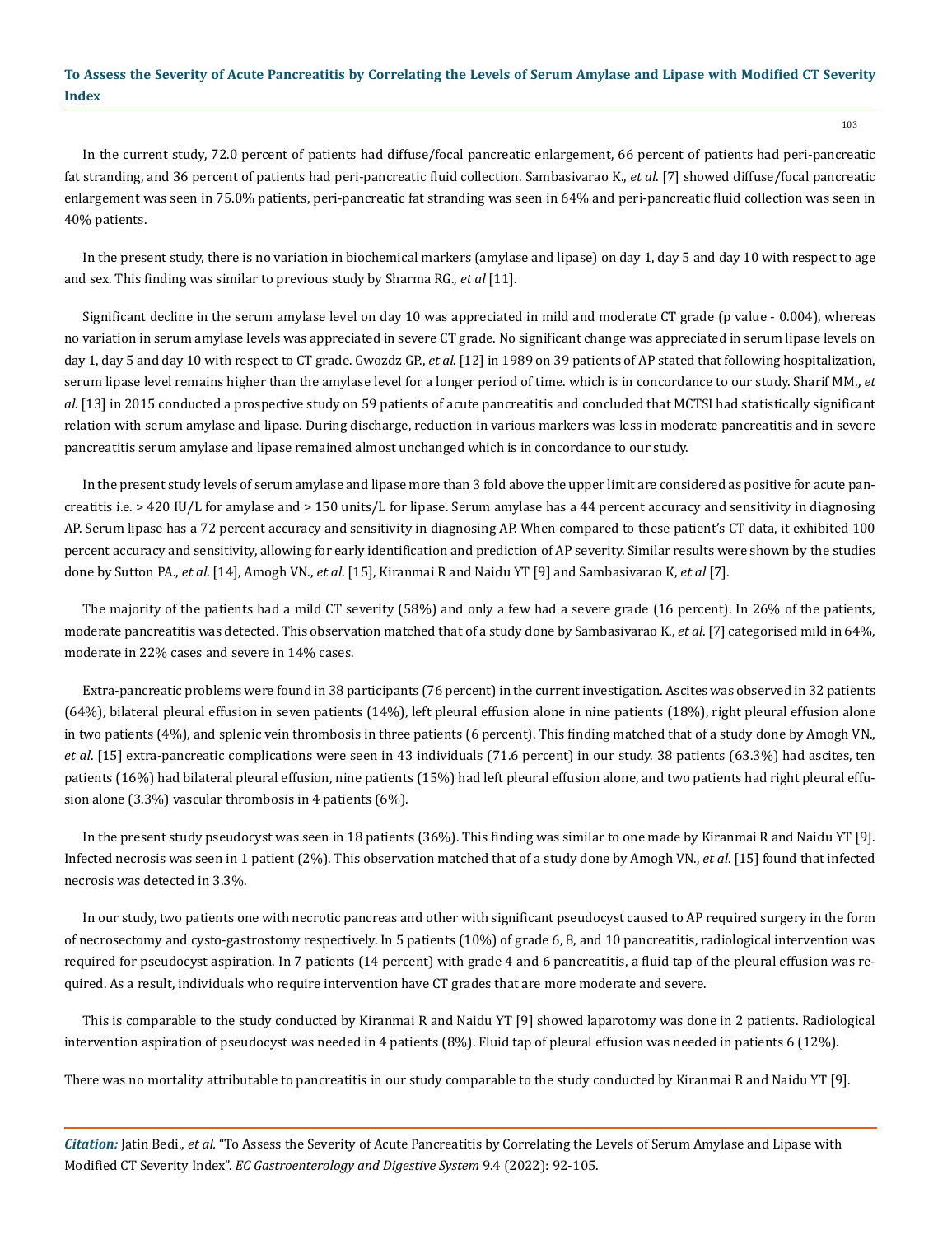### **Conclusion**

Alcohol is the predominant etiological factor in males, whereas gall stones and hyperlipidemia in females for acute pancreatitis.

104

- • CECT is a sensitive, non-invasive imaging method for demonstrating and characterizing acute pancreatitis.
- • CECT aids in the staging of acute pancreatitis severity, which aids in the prognosis of the condition.
- • Serum lipase concentration ≥ 3 times the upper limit of the laboratory reference range is highly sensitive for diagnosing acute pancreatitis and corresponding value for amylase is moderately sensitive for the same.
- • Acute pancreatitis patients were tracked for 10 days and the changes in their serum enzyme levels were similar, however the lipase elevations lasted longer than the amylase elevations.
- • MCTSI grading (mild and moderate) correlated well with the serum amylase levels.
- MCTSI aids in determining the extent of pancreatic necrosis.
- • MCTSI can be used to predict the likelihood of local and systemic problems occurring.
- • MCTSI grading shows a strong correlation with the clinical outcome when compared to serum amylase and lipase levels.
- MCTSI can predict the need for interventions.

## **Bibliography**

- 1. Busireddy KK., *et al*. "Pancreatitis imaging approach". *[World Journal of Gastrointestinal Pathophysiology](https://pubmed.ncbi.nlm.nih.gov/25133027/)* 5.3 (2014): 252-270.
- 2. Williford ME., *et al*[. "Pancreatic pseudocyst: comparative evaluation by sonography and computed tomography".](https://pubmed.ncbi.nlm.nih.gov/6600325/) *American Journal of Roentgenology* [140.1 \(1983\): 53-57.](https://pubmed.ncbi.nlm.nih.gov/6600325/)
- 3. [Lin A and Feller ER. "Pancreatic carcinoma as a cause of unexplained pancreatitis: Report of ten cases".](https://pubmed.ncbi.nlm.nih.gov/1694415/) *Annals of Internal Medicine*  [113.2 \(1990\): 166-167.](https://pubmed.ncbi.nlm.nih.gov/1694415/)
- 4. [Banks PA and Freeman ML. "Practice guidelines in acute pancreatitis".](https://pubmed.ncbi.nlm.nih.gov/17032204/) *American Journal of Gastroenterology* 101.10 (2006): 2379- [400.](https://pubmed.ncbi.nlm.nih.gov/17032204/)
- 5. Isenmann R., *et al*[. "Pancreatic necrosis: an early Finding in severe acute pancreatitis".](https://pubmed.ncbi.nlm.nih.gov/8483878/) *Pancreas* 8.3 (1993): 358-361.
- 6. [Paspulati RM. "Multidetector CT of pancreas".](https://pubmed.ncbi.nlm.nih.gov/16253659/) *Radiology Clinics of North America* 43.6 (2005): 999-1020.
- 7. Sambasivarao K., *et al*. "Role of Ct in the Evaluation of Acute Pancreatitis". *[IOSR Journal of Dental and Medical Sciences \(IOSR-JDMS\)](https://www.iosrjournals.org/iosr-jdms/papers/Vol19-issue1/Series-18/K1901186973.pdf)* [19.1 \(2020\): 69-73.](https://www.iosrjournals.org/iosr-jdms/papers/Vol19-issue1/Series-18/K1901186973.pdf)
- 8. Gonapati S., *et al*[. "Role of CECT in acute pancreatitis and correlation of MCTSI with clinical outcome".](https://www.ijcmsr.com/uploads/1/0/2/7/102704056/ijcmsr_219__.pdf) *International Journal of Contem[porary Medicine, Surgery and Radiology](https://www.ijcmsr.com/uploads/1/0/2/7/102704056/ijcmsr_219__.pdf)* 4.2 (2019): B11-B15.
- 9. [Kiranmai R and Naidu YT. "A study on significance of computed tomographic evaluation of acute pancreatitis: A prospective obser](https://www.researchgate.net/publication/339880061_A_study_on_significance_of_computed_tomographic_evaluation_of_acute_pancreatitis_A_prospective_observational_study)[vational study".](https://www.researchgate.net/publication/339880061_A_study_on_significance_of_computed_tomographic_evaluation_of_acute_pancreatitis_A_prospective_observational_study)
- 10. Lankisch PG., *et al*[. "Acute pancreatitis: does gender matter?".](https://pubmed.ncbi.nlm.nih.gov/11713955/) *Digestive Diseases and Sciences* 46.11 (2001): 2470-2474.